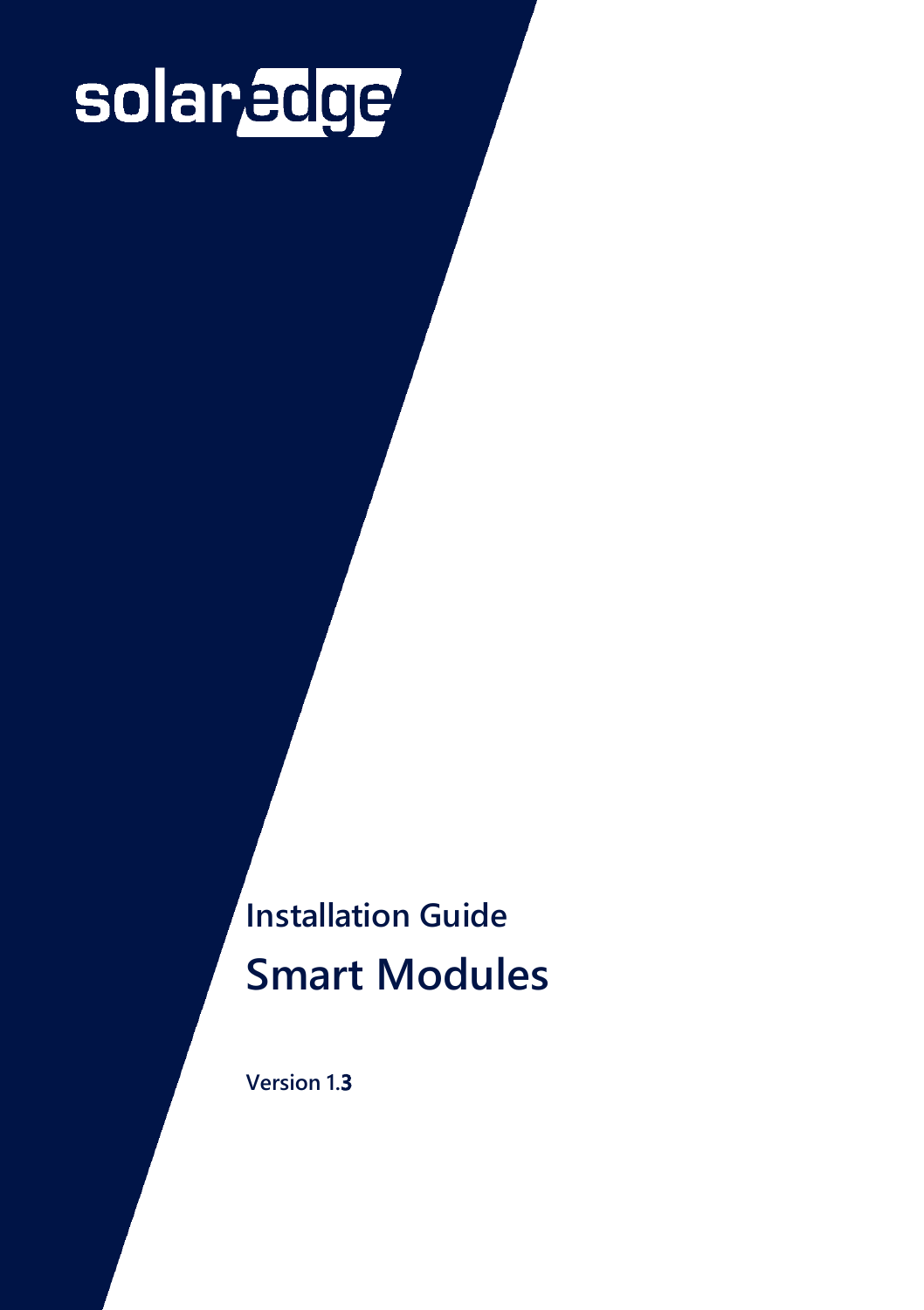# <span id="page-1-0"></span>solaredge

# **Disclaimers**

### <span id="page-1-1"></span>Important Notice

Copyright © SolarEdge Inc. All rights reserved.

No part of this document may be reproduced, stored in a retrieval system or transmitted, in any form or by any means, electronic, mechanical, photographic, magnetic or otherwise, without the prior written permission of SolarEdge Inc.

The material furnished in this document is believed to be accurate and reliable. However, SolarEdge assumes no responsibility for the use of this material. SolarEdge reserves the right to make changes to the material at any time and without notice. You may refer to the SolarEdge web site (www.solaredge.com) for the most updated version.

All company and brand products and service names are trademarks or registered trademarks of their respective holders.

Patent marking notice: see http://www.solaredge.com/patent

The general terms and conditions of delivery of SolarEdge shall apply. The content of these documents is continually reviewed and amended, where necessary. However, discrepancies cannot be excluded. No guarantee is made for the completeness of these documents.

Please note: This product is intended to provide remote shutdown of the SolarEdge PV harvesting system, to enable safer access to a building in the event of fire. This product DOES NOT reduce the risk of fire or protect firefighters or others accessing a building in the event of a fire.

The images contained in this document are for illustrative purposes only and may vary depending on product models.

# <span id="page-1-2"></span>Emission Compliance

This equipment has been tested and found to comply with the limits applied by the local regulations.

These limits are designed to provide reasonable protection against harmful interference in a residential installation. This equipment generates, uses and can radiate radio frequency energy and, if not installed and used in accordance with the instructions, may cause harmful interference to radio communications. However, there is no guarantee that interference will not occur in a particular installation. If this equipment does cause harmful interference to radio or television reception, which can be determined by turning the equipment off and on, you are encouraged to try to correct the interference by one or more of the following measures: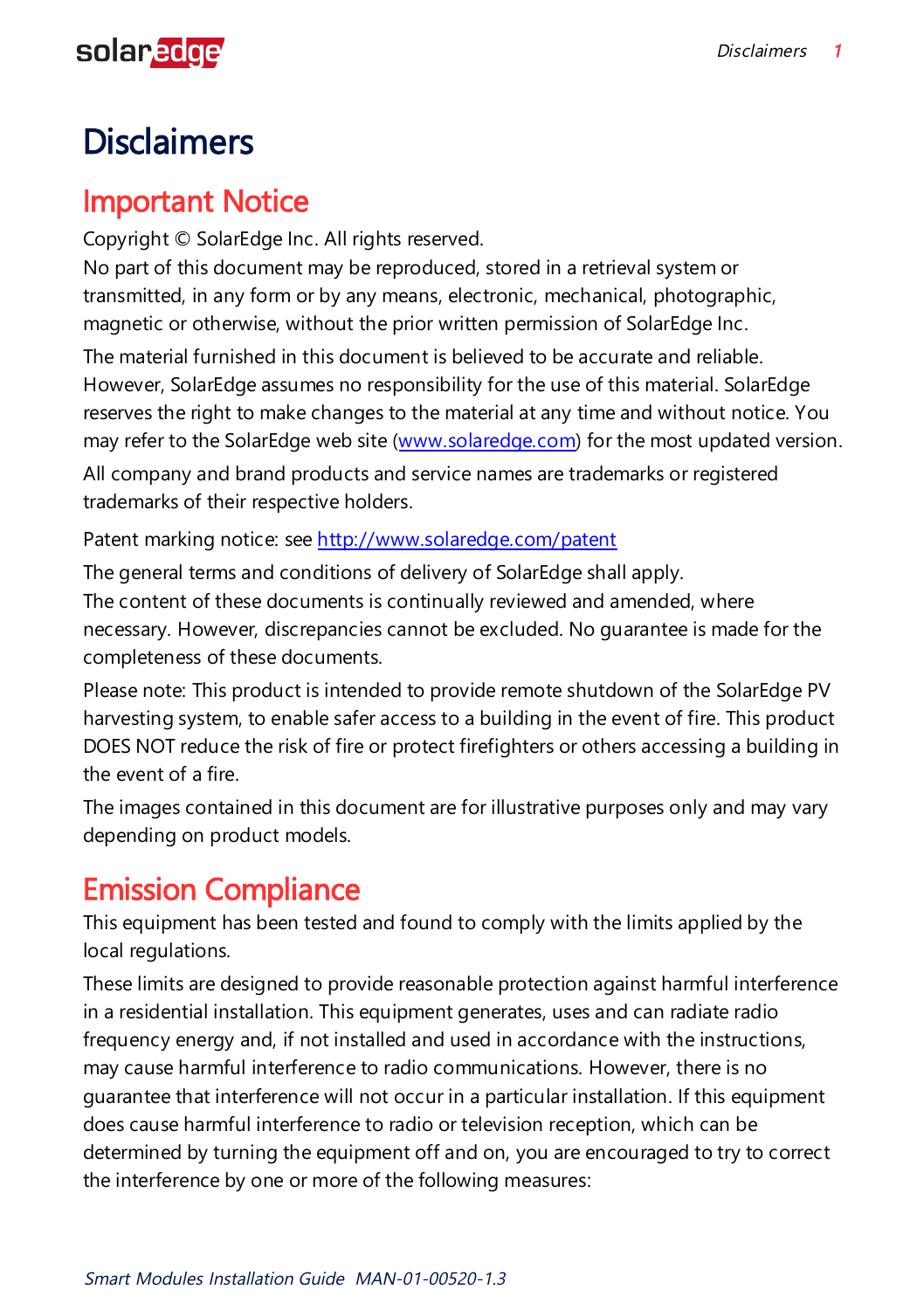

- $\blacksquare$  Reorient or relocate the receiving antenna.
- $\blacksquare$  Increase the separation between the equipment and the receiver.
- **Connect the equipment into an outlet on a circuit different from that to which the** receiver is connected.
- **Consult the dealer or an experienced radio/TV technician for help.**

Changes or modifications not expressly approved by the party responsible for compliance may void the user's authority to operate the equipment.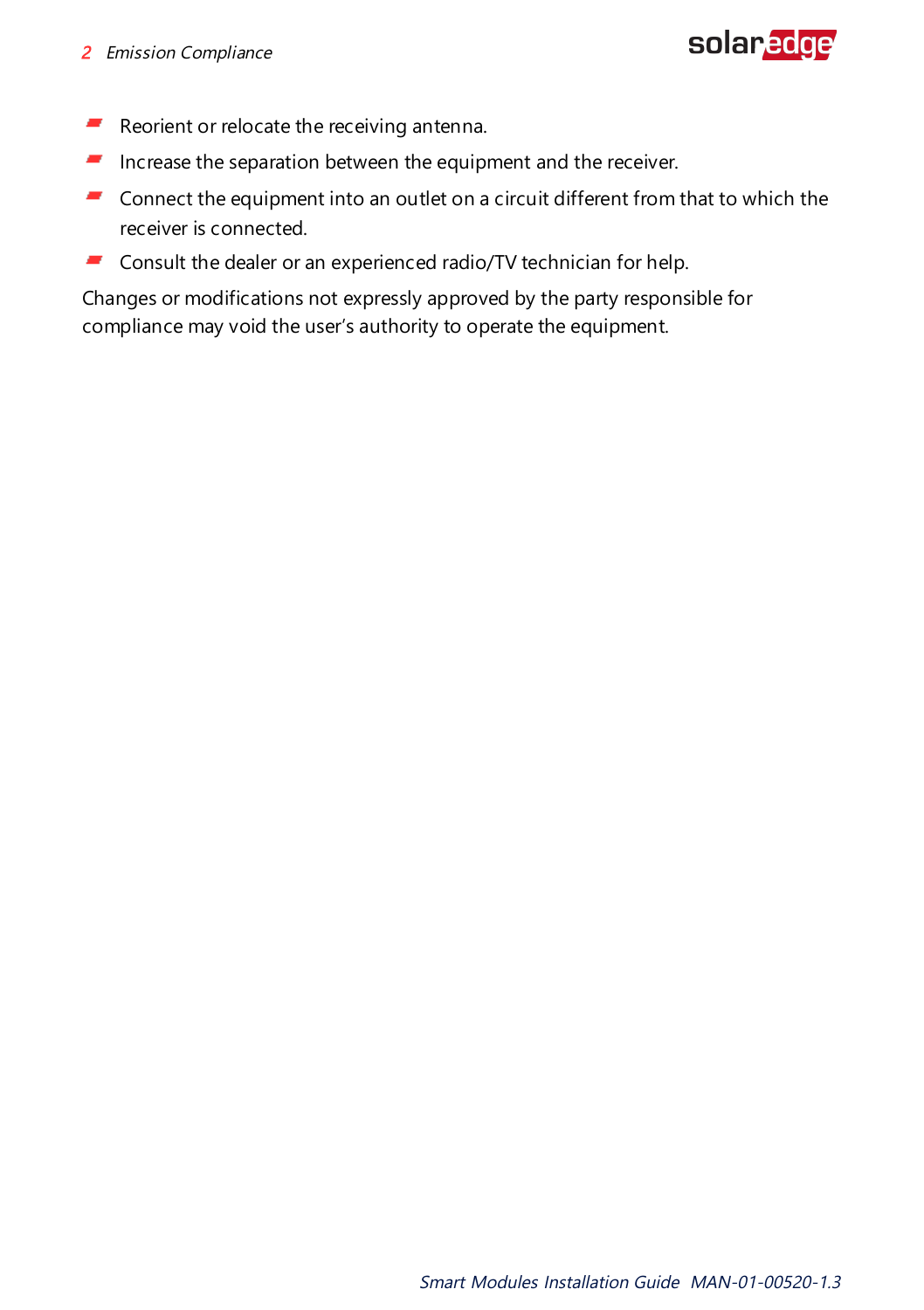

### **Contents**

| Installation Considerations and Environmental Conditions  8            |  |
|------------------------------------------------------------------------|--|
|                                                                        |  |
| Creating Logical and Physical Layout using Installation Information 19 |  |
|                                                                        |  |

#### Version History

- $\blacksquare$  Version 1.3 (March 2020)
	- **Modified Chapter 3 Mechanical Installation**
	- $\blacksquare$  Add Chapter 4 Reporting and Monitoring Installation Data
- $\blacksquare$  Version 1.2 (March 2020)
	- Modified Chapter 1 Mechanical Installation Adding Smart Module Half-cut , Cell Mono PERC Module with Integrated Power Optimizer
	- Modified Technical Specifications Adding Smart Module Half-cut Cell Mono PERC Module with Integrated Power Optimizer
- Version 1.1 (September 2019)
	- Added Appendix A Module Mechanical and Electrical Rating is STC -
	- . Modified Technical Specifications for Europe
- Version 1.0 (November 2018) initial release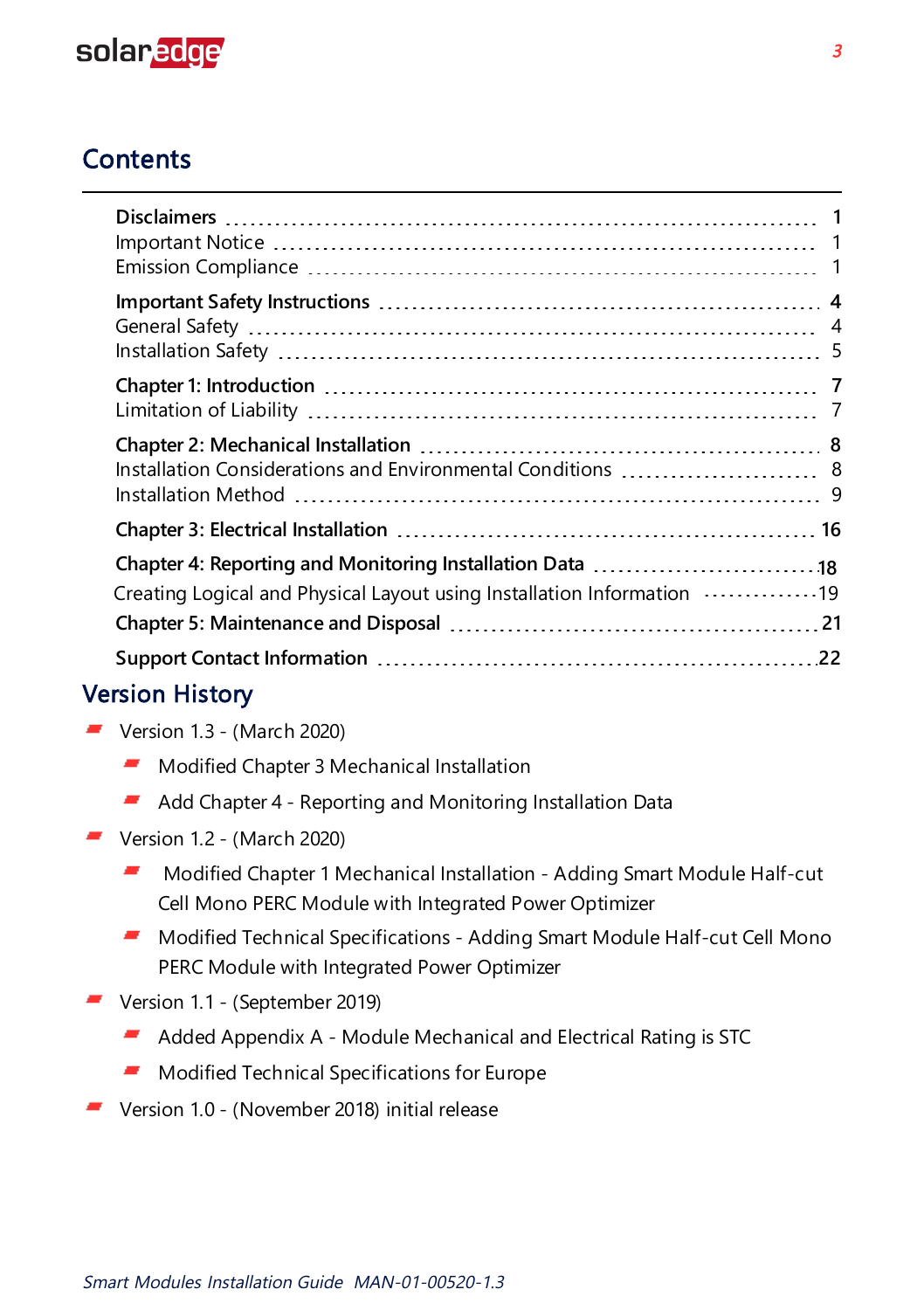

# <span id="page-4-0"></span>Important Safety Instructions

<span id="page-4-1"></span>SAVE THESE INSTRUCTIONS

### General Safety

#### **NOTE**

- $\blacksquare$  Consult and follow local codes and other applicable laws concerning required permitting as well as installation & inspection requirements, rules, and regulations.
- **Modules and PV systems should be installed by authorized and qualified** personnel.
- Follow all safety precautions of all components used in the system.
- Long periods of shading on the modules surface from the sun can result in cell power dissipation and overheating.
- $\blacksquare$  Do not clean the glass surface with chemicals.
- Do not drop the PV module or drop objects onto the module.
- Do not attempt to disassemble the modules, and do not remove any attached components from the modules.
- Do not scratch or otherwise harm the back sheet ,the glass or the junction box. Do not pull or twist the cables or touch them with bare hands.
- Do not drill holes in the frame or scratch the insulating coating of the frame.
- $\blacksquare$  Keep the module packed in the package until installation.
- Do not use modules near equipment or in places where gases, liquids or other flammable materials may be generated.
- External or otherwise artificially concentrated sunlight shall not be directed onto the front or back face of the module.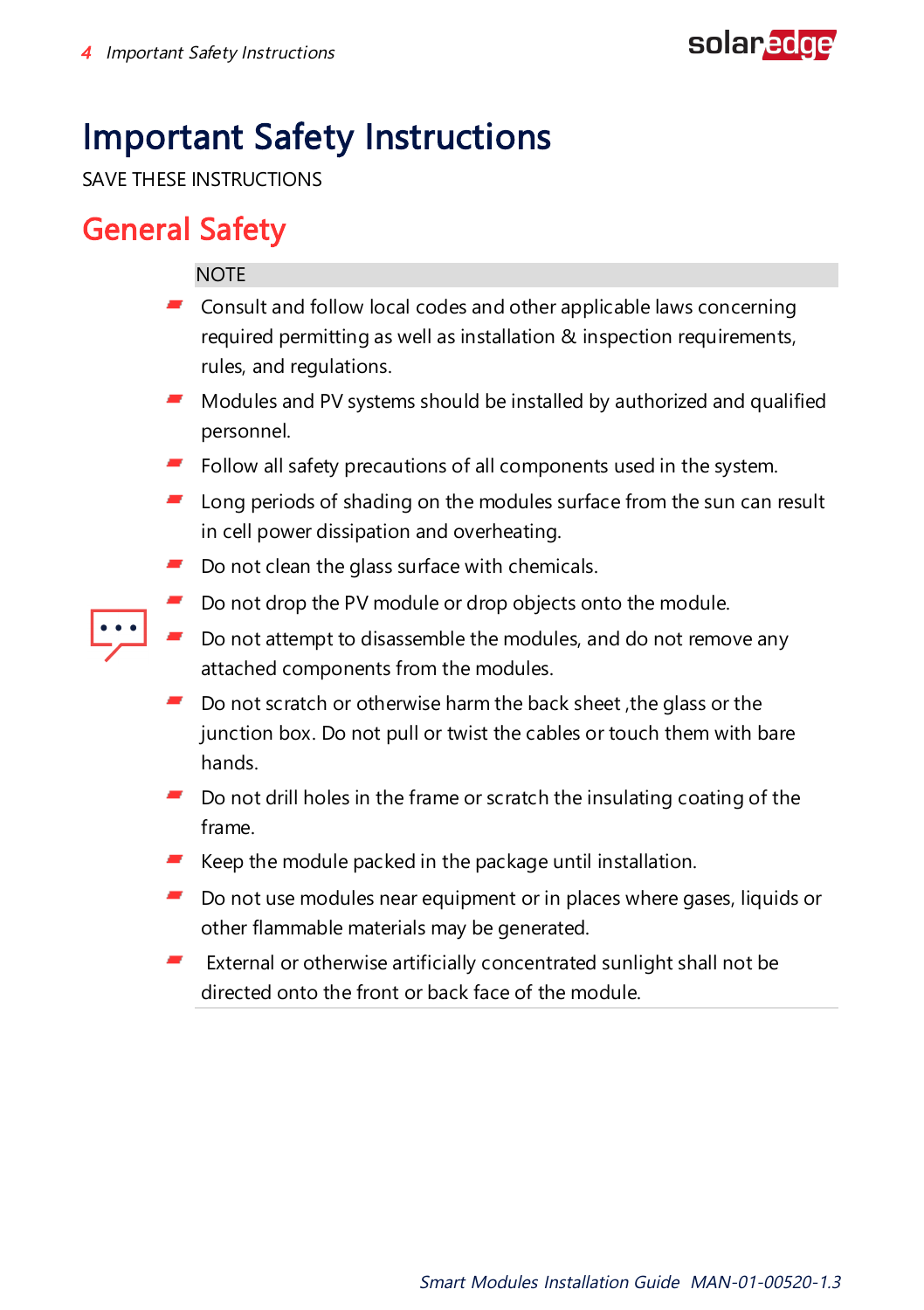

# <span id="page-5-0"></span>Installation Safety

#### **NOTE**

- $\blacksquare$  Wear protective head gear, insulating gloves, safety shoes, and insulated tools when installing the modules.
- $\blacksquare$  Do not install the modules in rain, snow, or otherwise wet or windy conditions.
- $\blacksquare$  Modules may be covered with an opaque material during module installation and wiring to reduce risk of charge buildup and electrical shocks or burns.
- $\blacksquare$  When mating connectors, make sure they are firmly connected.
- $\blacksquare$  Due to the risk of electrical shock, do not perform any work if the junction box is wet.
- $\blacksquare$  Do not touch the junction box and the end of output connectors with bare hands.
- Do not unplug the connectors under laod.
	- $\blacksquare$  It is recommended not to work alone.
	- Wear a safety belt if working far above the ground.
	- Do not wear metallic jewelry, which can cause electric shock, while installing or troubleshooting the PV system.
	- $\blacksquare$  Follow the safety regulations for any and all other system components, including wires, connectors, charging regulators, batteries, inverters, etc.
	- $\blacksquare$  The cables must be protected from direct sunlight and away from areas of water collection.
	- $\blacksquare$  Do not damage the surrounding modules or mounting structure when replacing a module.
	- $\blacksquare$  Do not change any module components (diode, junction box, plug connectors, etc.).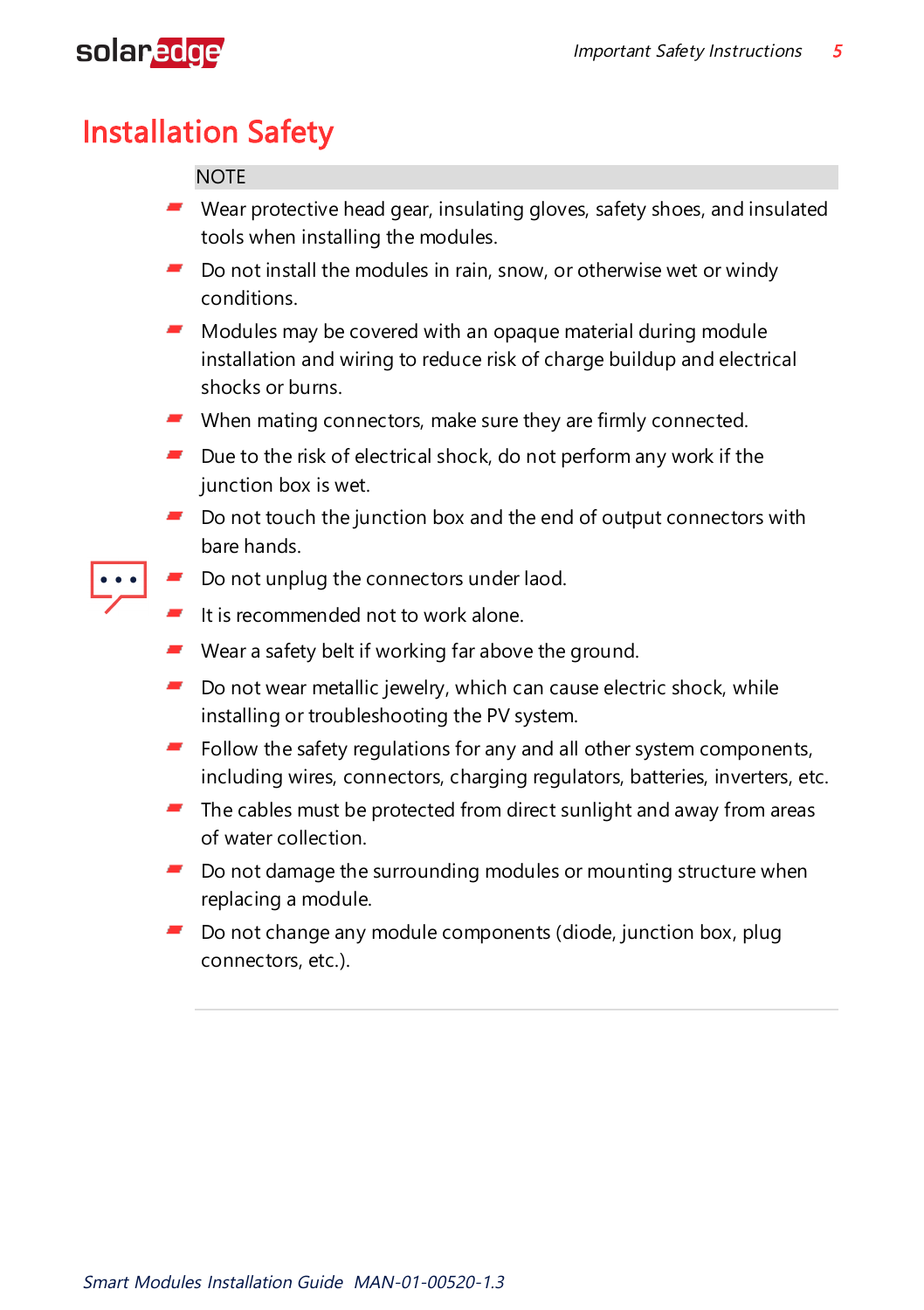

#### **NOTE**

- $\blacksquare$  A module's maximum reverse current is 15A. Using a blocking diode and maximum series overcurrent protective device in the combiner box are recommended for reverse current protection when more than four strings are connected in parallel. When used with a SolarEdge optimizer, it's not needed because the optimizer has reverse current protection.
- $\blacksquare$  When installing the modules on a roof, it is recommended to install over a fireproof and insulating roof covering.
- Do not touch terminals, connectors and modules while the system is on.
- Do not stand, walk, drop or put objects on the module.
- Damaged modules (broken glass, torn back sheet, broken junction box, broken connectors, etc.) can be electrical hazards as well as laceration hazards. Contact with damaged module surfaces or module frame can cause electric shock. In such cases, removethe damaged module from array and contact the supplier for disposal instructions.
- Do not block draining holes.When working above ground level, wear a safety belt.
- $\blacksquare$  Avoid use of sharp objects and tools that might damage the module.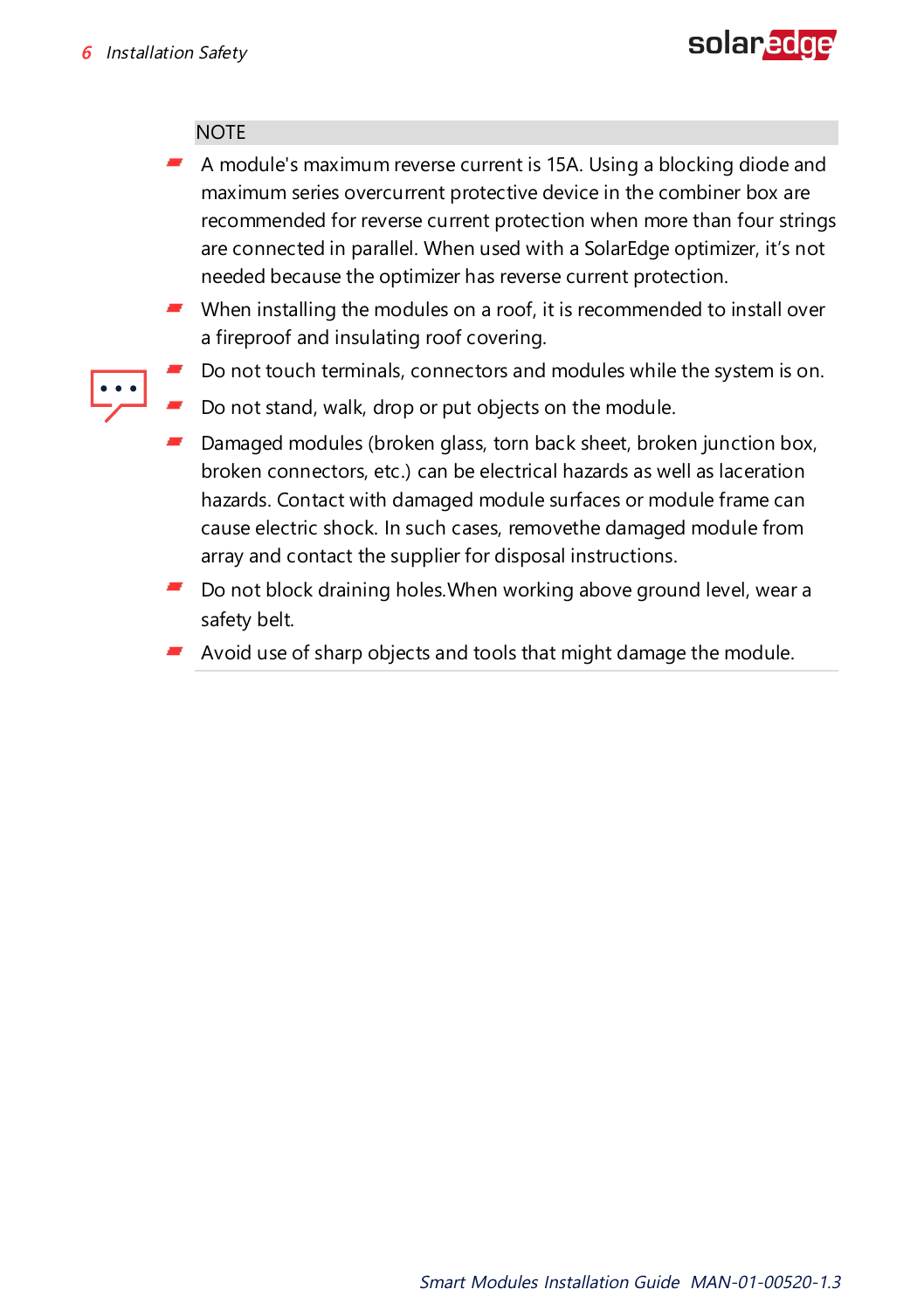<span id="page-7-0"></span>

# Chapter 1: Introduction

This document provides detailed instructions and safety information regarding the installation, electrical connection and maintenance of following SolarEdge smart modules:

#### **Smart 60-cell Mono PERC Module**

Integrated with power optimizers, these high-performance modules are based on Passivated Emitter Rear Cells (PERC) technology. The module is powered by highefficiency cells providing an effective solution for lowering the cost of the power produced over time in large and small PV systems.

#### **Smart Half-cut Cell Mono PERC Module**

Integrated with power optimizers, these high-performance modules are based on Smart Half-cut Cell Mono PERC Module. Half-cell solar modules, are solar cells that are cut in half during manufacturing. This technology increases the power output of a module by lowering resistance of the module.

All instructions, mechanical and electrical requirements should be read and understood before attempting installation.

When installing the module, installers must conform to all safety precautions detailed in this guide .

# <span id="page-7-1"></span>Limitation of Liability

Because the use of this manual and the conditions or methods of installation, operation, use and maintenance of photovoltaic (PV) products are beyond SolarEdge control, SolarEdge does not accept responsibility and expressly disclaims liability for loss, damage, or expense arising out of or in any way connected with such installation, operation, use or maintenance. SolarEdge reserves the right to change the manual without prior notice.

Modules rated for use in this application class may be used in systems operating at greater than 50V DC or 240W, where general contact access is anticipated. Modules qualified for safety through IEC 61730-1 and this part of IEC 61730 within this application class are considered to meet the requirements for safety class II.

Where common grounding hardware (nuts, bolts, star washers, spilt-ring lock washers, flat washers, etc.) is used to attach a listed grounding/bonding device, the attachment must be made in conformance with the grounding device manufacturer's instructions.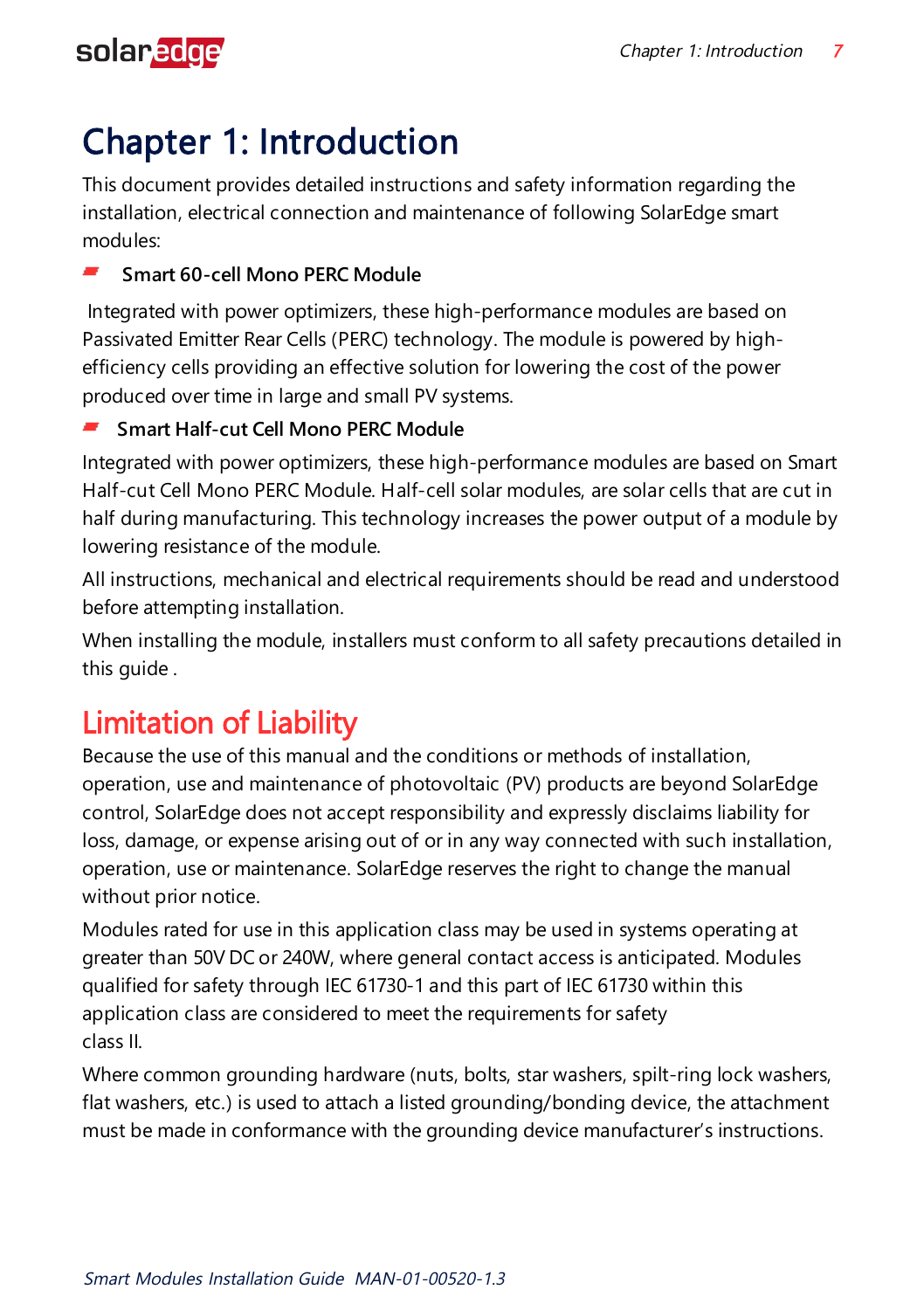

# <span id="page-8-1"></span><span id="page-8-0"></span>Chapter 2: Mechanical Installation

### Installation Considerations and Environmental **Conditions**

Install smart modules at sites that meet the following requirements:

- Ambient temperature: -40 to 85 °C
- Operating temperature: -40 to 85 °C
- Maximum altitude: 2000 m
- $\blacksquare$  Mechanical load on modules (e.g., from wind or snow):

| Smart 60-cell Mono PERC Module                 | <b>Front Load</b> | Rear Load |
|------------------------------------------------|-------------------|-----------|
| Design Load                                    | 3600 Pa           | 2400 Pa   |
| Test load (safety factor of 1.5)               | 5400 Pa           | 3600 Pa   |
| <b>Smart Half-cut Cell Mono PERC</b><br>Module | <b>Front Load</b> | Rear Load |
| Mechanical Load                                | 5400 Pa           | 2400 Pa   |

**Table 1: Mechanical load on modules**

- To maintain the modules' Class C fire rating, the fire class of the roof and building materials should be higher than Class C. The fire safety rating of this module is valid only when mounted in the manner specified in the mechanical mounting instructions.
- $\blacksquare$  Do not install modules at locations that come with direct contact of water collections, salt water or any aggressive environmental condition.
- $\blacksquare$  Do not install the modules near flames or flammable materials or locations with hazardous materials.
- Do not make any modifications to the module frame.
- Top or bottom clamping methods will vary and are dependent on the mounting structures. Follow the mounting guidelines recommended by the mounting system supplier.
- Clamp material should be anodized aluminum alloy or stainless steel
- . Each module must be securely fastened at a minimum of four points on two opposite sides. The clamps should be positioned symmetrically.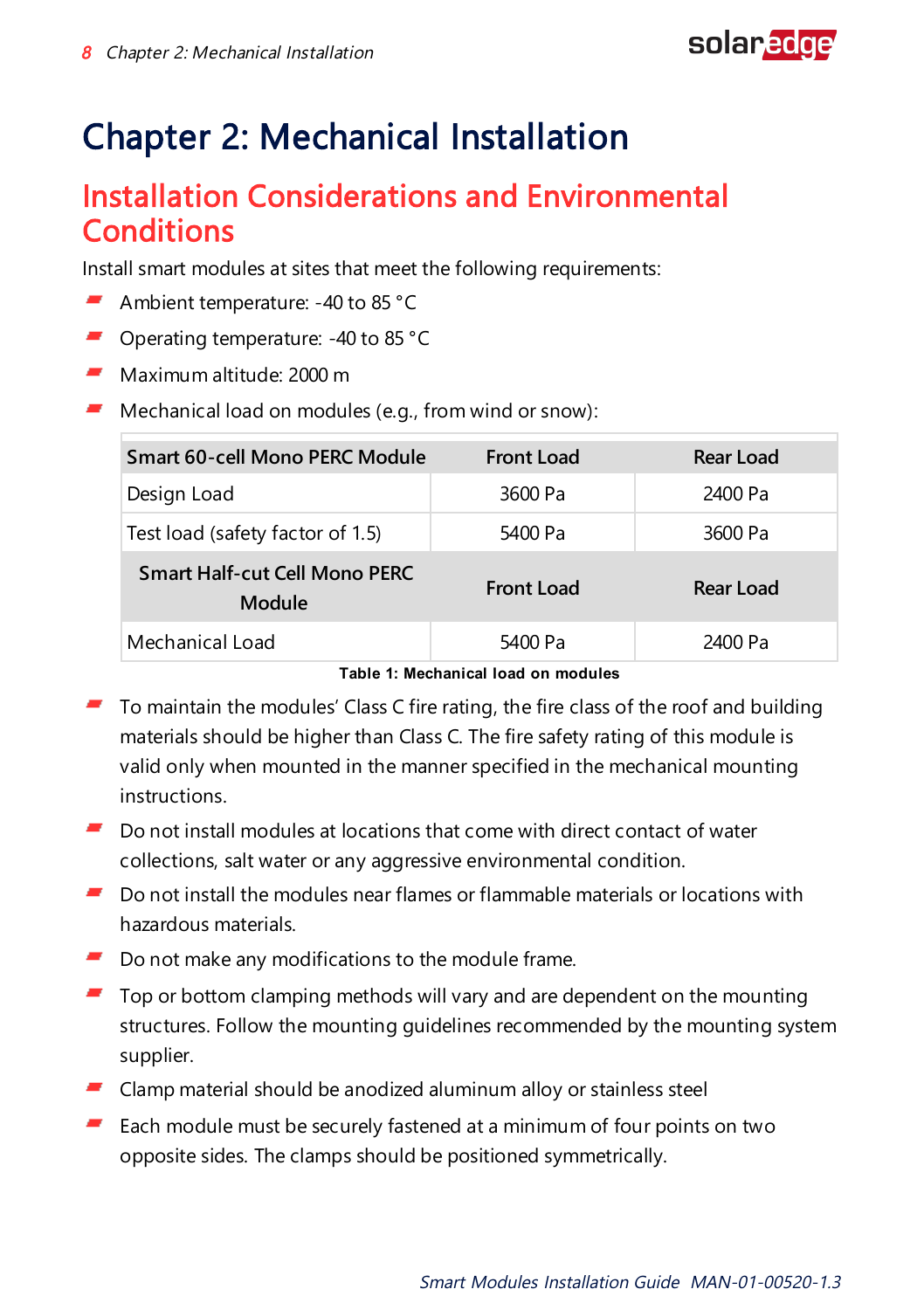

# <span id="page-9-0"></span>Installation Method

### Clamping the Smart 60-cell Mono PERC Module

Modules can be laid on rails, either on the long side of the frame (*[Figure](#page-9-1) 1*) or on the short side of the frame.



Figure 1: Connecting modules by clamps on long side of frame

<span id="page-9-1"></span>Attach each aluminum mounting clamp with an M8 bolt, a plain washer, a spring washer, and an M8 nut. At least 4 clamps should be used to fasten the modules on the supporting rails.

#### **NOTE**

Make sure to use clamps with the following properties:

 $d \geq 28$  mm, and Ø = 9 mm (See Figure 2)

The recommended torque for tightening the bolts and nuts is 28 N\*m when the bolts and nuts have property is Class 8.8.

The dimensions for the middle clamps are:  $a \ge 40$  mm,  $b \ge 26$  mm,  $c = 8$  mm,

#### $\rightarrow$  To fasten the module:

- 1. Place the module on two supporting rails (not provided). The rails should be made from stainless material or treated with an anti-corrosion process (e.g.,anodic oxidation treatment).
- 2. If the rail does not have grooves compatible with M8 bolts, suitable holes should be drilled for securing the module frame.
- 3. Secure each clamp by attaching a plain washer, spring washer, and nut, in that order.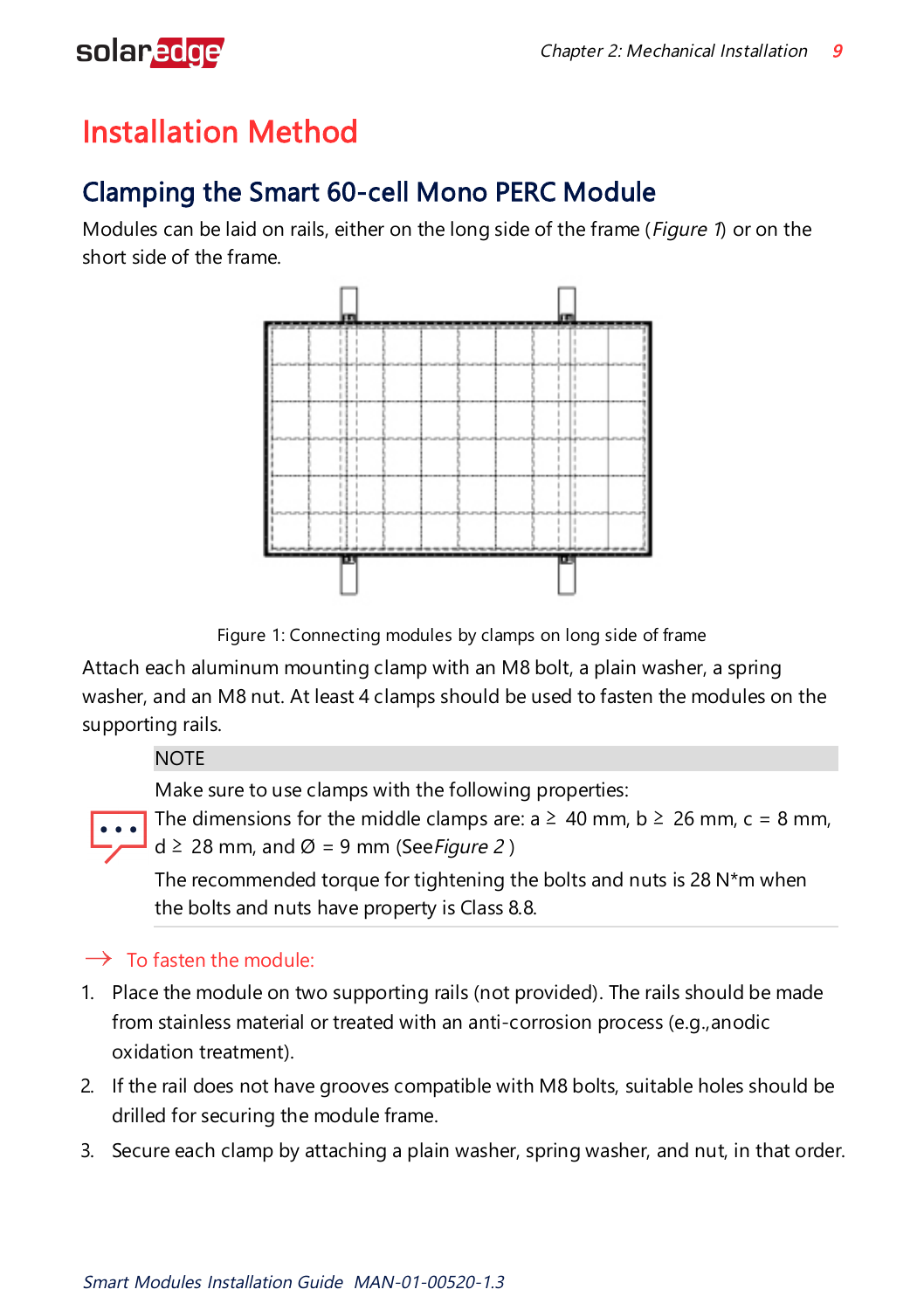

4. Close -ups of the middle clamps and the side clamps are indicated in *Figure 2* and Figure 3.



Figure 2: Middle clamps (left) and side clamps (right)



Middle clamp installation End clamp installation



Figure 3: End clamp and middle clamp installation

6. For mounting the supporting rails on the long side of the frame, slide bolts through the rail grooves next to the 4 clamp locations. The module may be clamped only in the permitted clamping range.

For exact frame clamping locations refer to area C in Figure 4 and Table 2.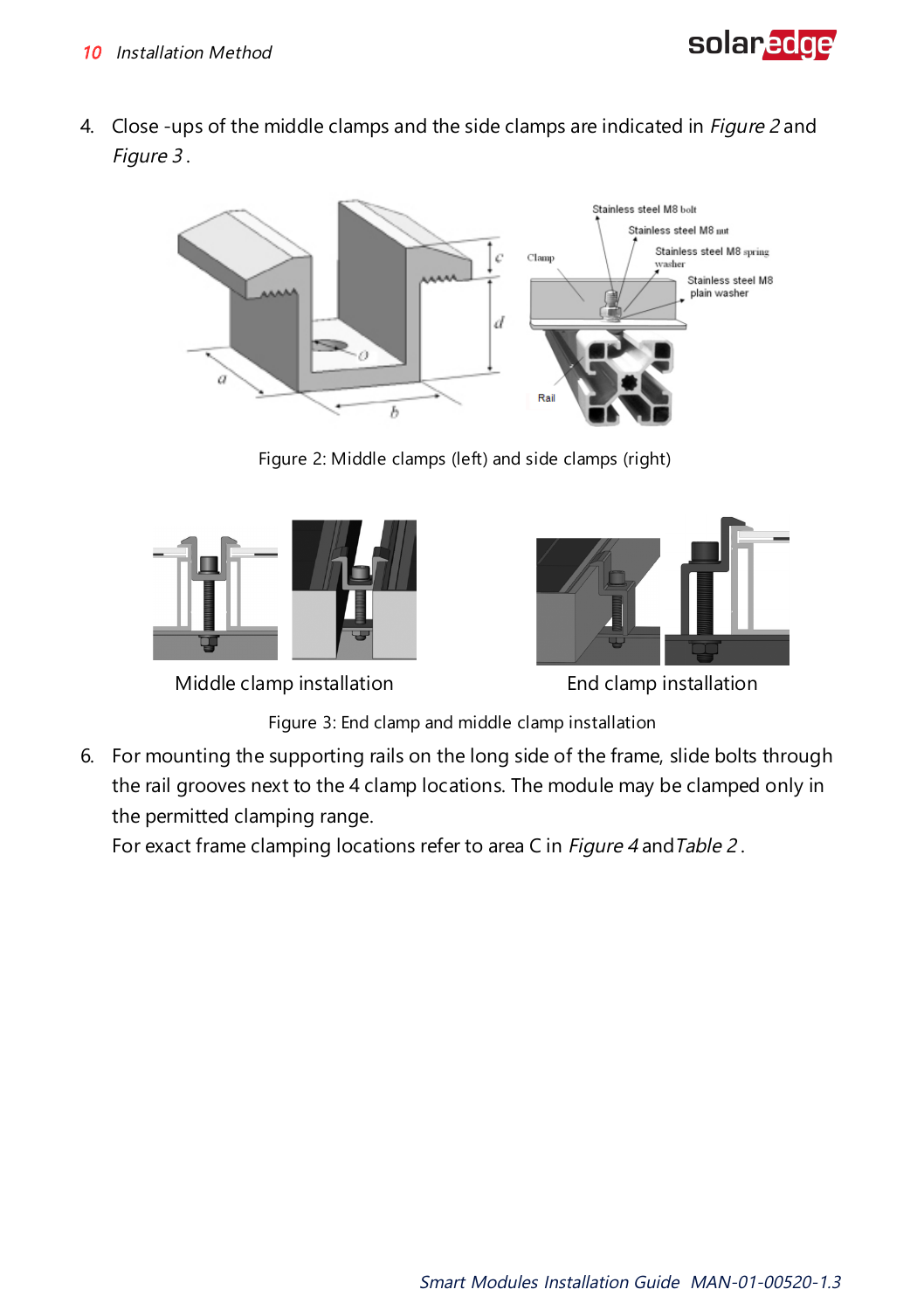



Figure 4: Long side clamping range

| Module Type  | <b>Series Dimension</b> | A       | B                | C Clamping<br>Range |
|--------------|-------------------------|---------|------------------|---------------------|
| SPVxxx-60MMJ | 1650*992*40 mm          | 1650 mm | $200 \text{ mm}$ | $210 \text{ mm}$    |

**Table 2: Module dimensions for mounting rails on the long side of the frame**

7. For mounting the supporting rails on the short side of the frame , slide bolts through the rail grooves next to the 4 clamps locations. The module may be clamped only in the permitted clamping range . For the exact locations refer to area F in Figure <sup>5</sup> and Table <sup>3</sup>.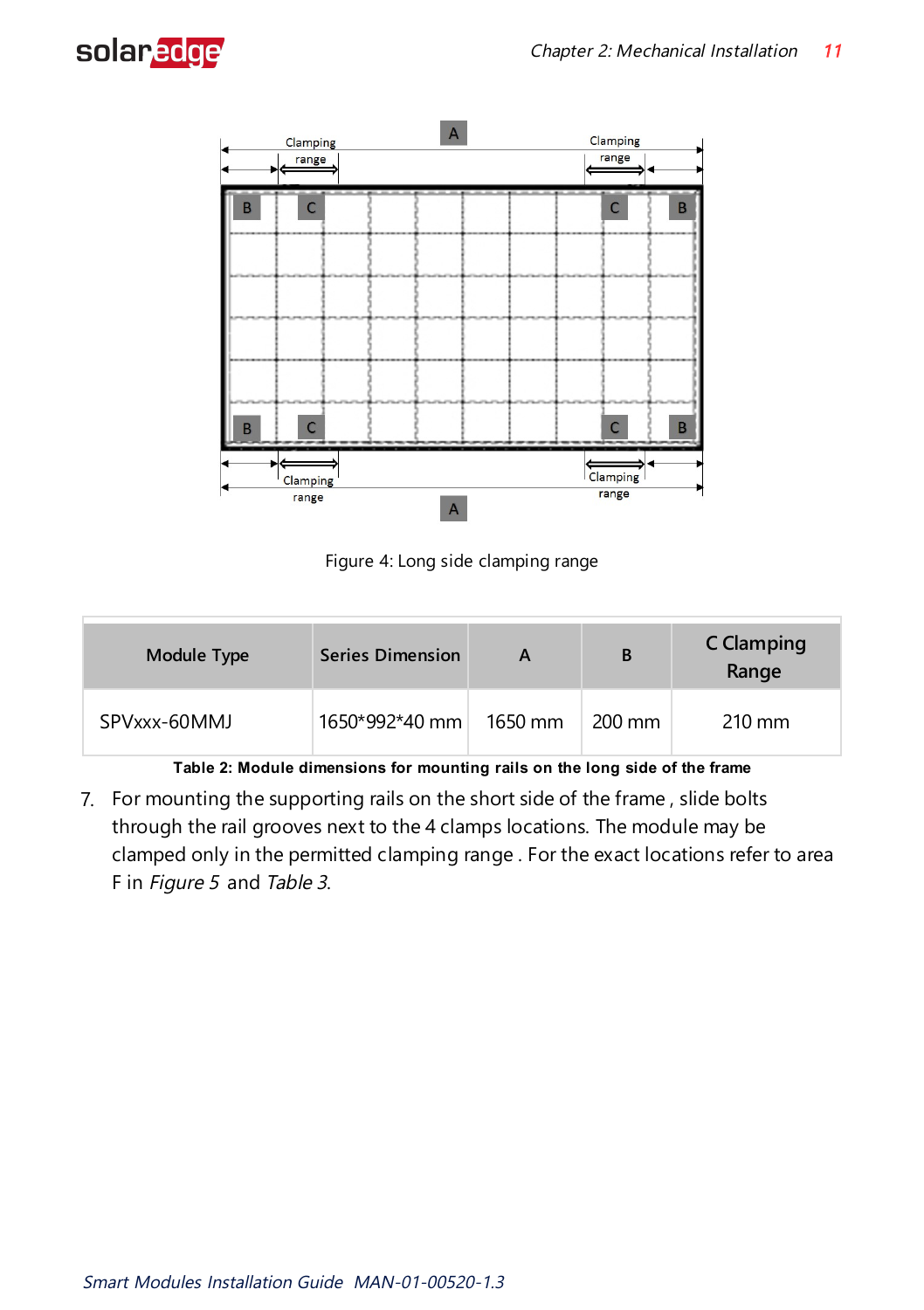



Figure 5: Short side clamping range

| Module Type  | <b>Series Dimension</b> | D      |                 | <b>F Clamping Range</b> |
|--------------|-------------------------|--------|-----------------|-------------------------|
| SPVxxx-60MMJ | 1650*992*40 mm          | 992 mm | $50 \text{ mm}$ | 150 mm                  |

**Table 3: Modules dimensions for mounting rails on the short side of the frame**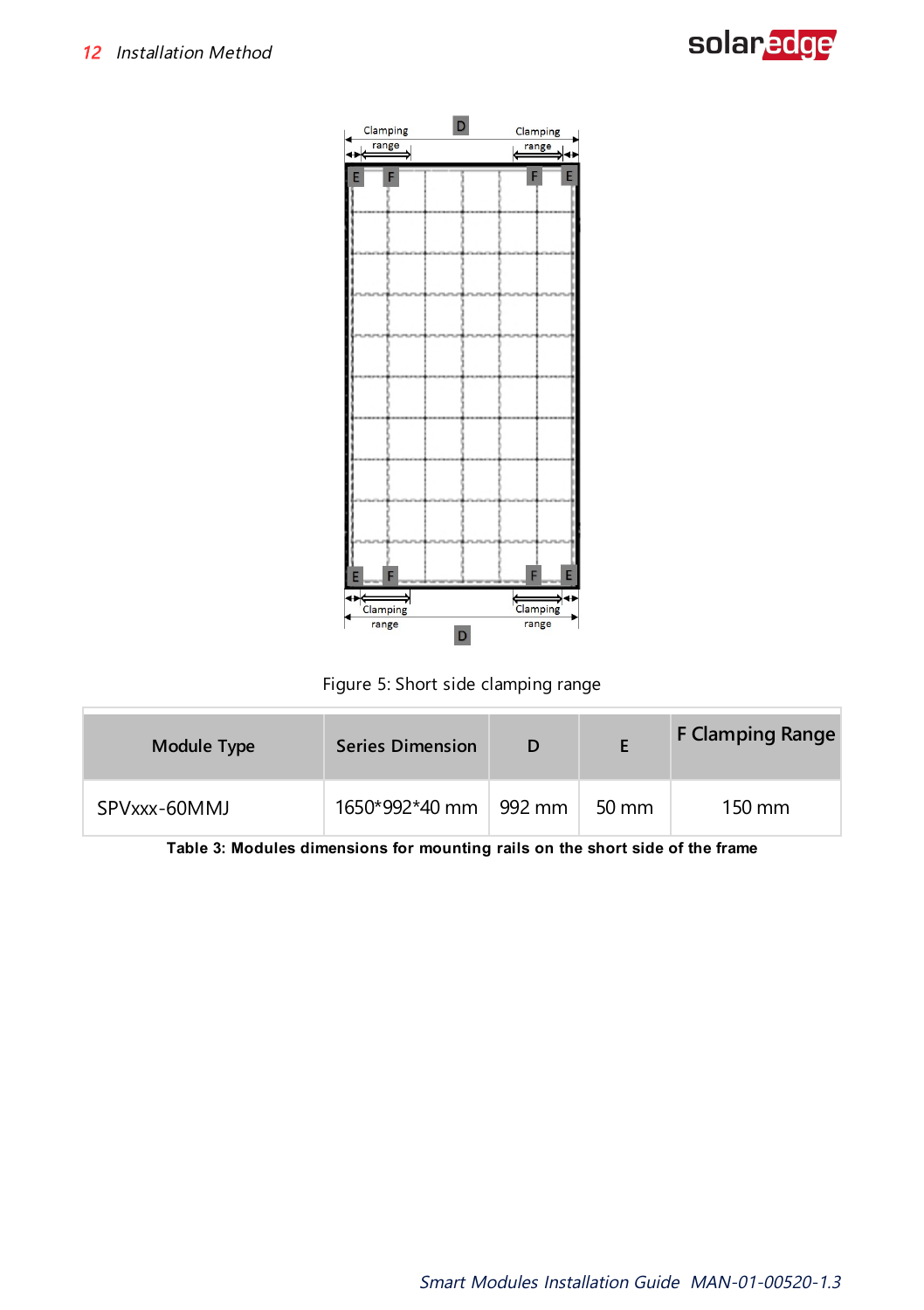

### Clamping the Smart Half-cut Cell Mono PERC Module

Modules can be laid on rails, either on the long side of the frame (See Figure 6).



Figure 6: Connecting the SPVxxx-R60LWMG/SPVxxx-R60LBMG Modules by clamps to a frame

Attach each aluminum mounting clamp with an M8 (5/16") bolt, nut. Tightening torque should be within 17~23 Nm (12.5~17.0 ft-lbs) coarse thread bolts. Secure each clamp by attaching a plain washer, spring washer, and nut, in that order.





- Ensure the clamps overlap the module frame by at least 5 mm (0.2 in)
- Ensure the clamps overlap length is at least 40 mm (1.57 in)
- Ensure the clamp's thickness is at least 3 mm (0.12 in)

#### **NOTE**

For configurations where the mounting rails run parallel to the frame,

precautions should be taken to ensure the bottom flange of the module frame overlaps the rail by 15 mm (0.59 in) or more.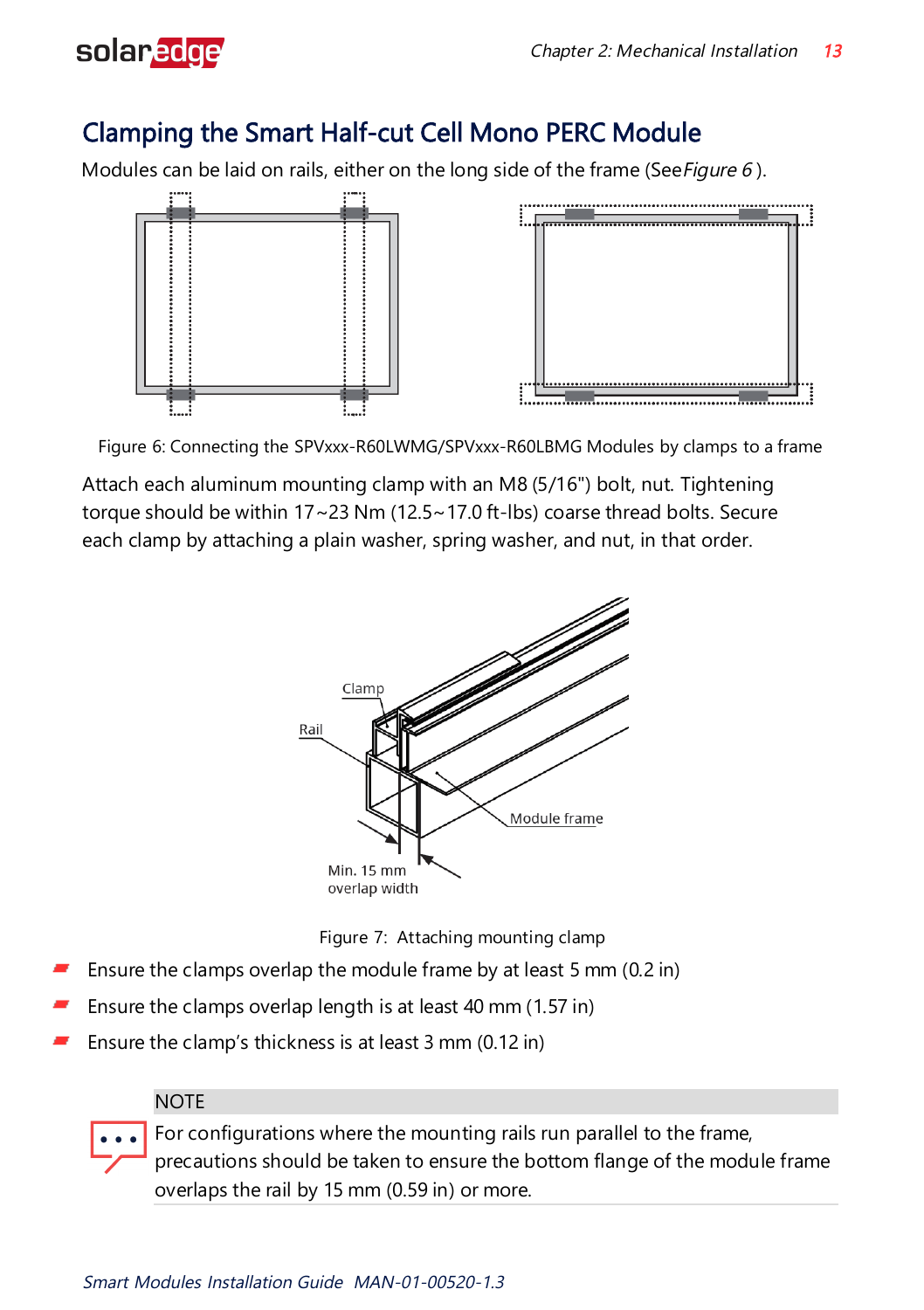#### <sup>14</sup> Installation Method



#### $\rightarrow$  To fasten the module:

- 1. Place the module on two supporting rails (not provided). The rails should be made from stainless material or treated with an anti-corrosion process (e.g.,anodic oxidation treatment).
- 2. If the rail does not have grooves compatible with M8 bolts, suitable holes should be drilled for securing the module frame.
- 3. Secure each clamp by attaching a plain washer, spring washer, and nut, in that order.



Figure 8: Clamping the SPVxxx-R60LWMG/SPVxxx-R60LBMG Modules

6. For mounting the supporting rails on the frame, slide bolts through the rail grooves next to the four clamp locations. Clamp positions are of crucial importance for the reliability of the installation. The clamp center lines must only be positioned within the ranges indicated in *Figure 9 and Table4*, depending on the configuration and load.



Figure 9: Side Clamping Ranges of the SPVxxx-R60LWMG/SPVxxx-R60LBMG Modules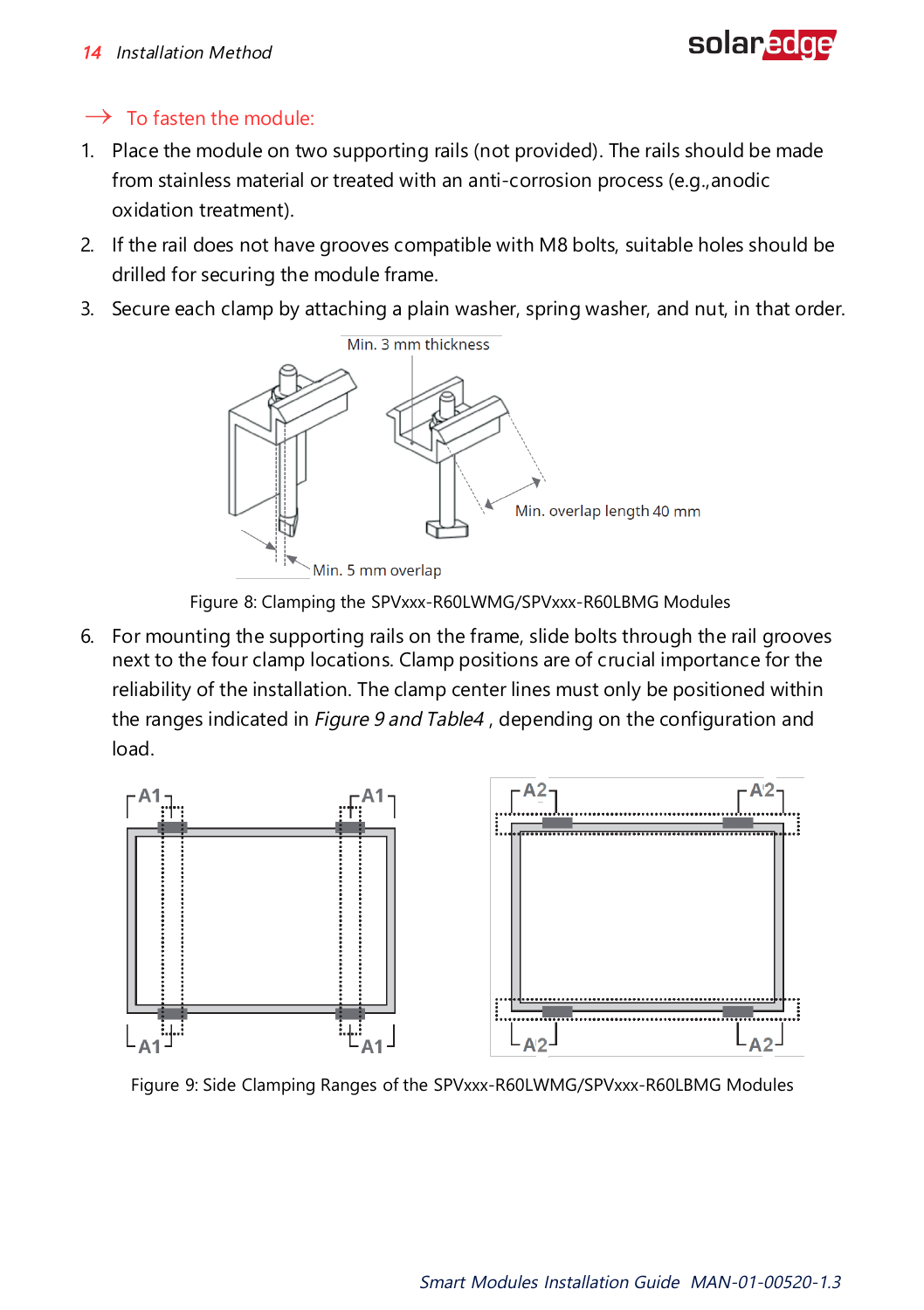

| Module                            | <b>Series Dimension</b> | A1 Range       | A2 Range        |
|-----------------------------------|-------------------------|----------------|-----------------|
| SPVxxx-R60LWMG/<br>SPVxxx-R60LBMG | 1776*1052*40 mm         | $340 - 550$ mm | $1410 - 490$ mm |

**Table 4: Mounting dimensions for rails on the Monocrystalline PERC module with half-cut cell technology and integrated power optimizer**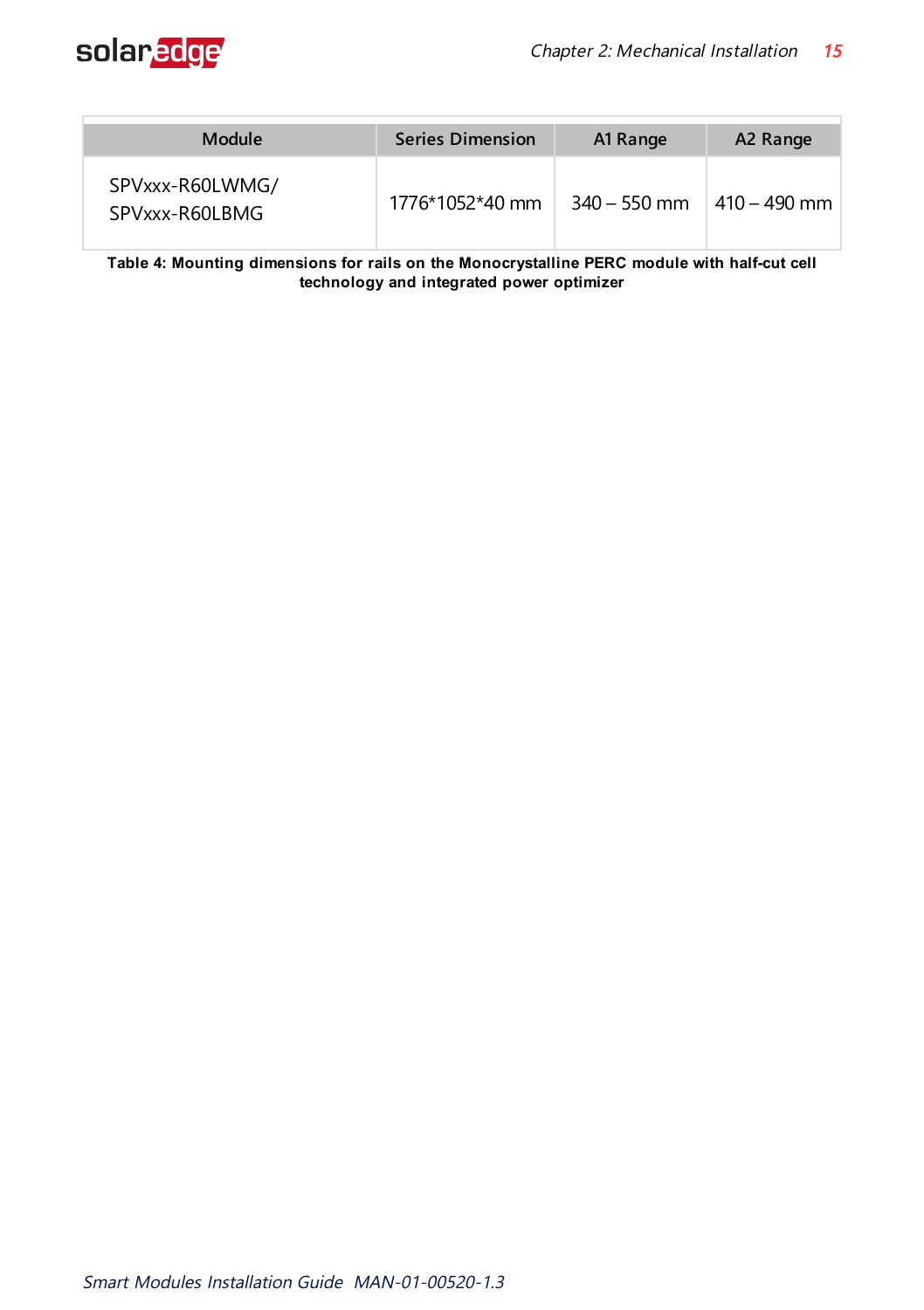

# <span id="page-16-0"></span>Chapter 3: Electrical Installation

Details for electrical installation in accordance with the IEC61730-1.

### Installation

The maximum system voltage of the Smart Module 60-cell Mono PERC with Integrated Power Optimizer (module SPVxxx-60MMJ) is 1000 V.

The maximum system voltage of the Smart Module Half-cut Cell Mono PERC with Integrated Power Optimizer is 1500 V (module SPVxxx-R60LWMG) and 1000V (module SPVxxx-R60LBMG).

- $\blacksquare$  The power optimizers regulate the string voltage at a constant level, regardless of string length and environmental conditions.
- $\blacksquare$  Under normal conditions, a module might produce more current and/or voltage than reported at standard test conditions<sup>(1)</sup>. The requirements of the National Electrical Code (NEC) in Article 690 shall be followed to address these increased outputs. In installations not under the requirements of the NEC, the values of Isc and Voc marked on this module should be multiplied by a factor of 1.25 when determining component voltage ratings, conductor capacities, over current device ratings, and size of controls connected to the PV output.
- $\blacksquare$  Each series-connected string of modules shall be provided with the maximum series overcurrent protective device, specified as 15A for the Smart Module 60-cell Mono PERC module with Integrated Power Optimizer series and 20A for the Smart Module Half-cut Cell Mono PERC Module with Integrated Power Optimizer series.
- € Use a cable with a cross section of 4  $mm^2$  (12AWG) that can withstand the maximum possible system open-circuit voltage and make sure that all connections are safe and tight.
- The cable minimum bending radius should be 43 mm.
- æ. Bypass diodes are included in module junction boxes to avoid decreased module performance. Check the relevant specifications for the specific diodes of the junction hox
- $\blacksquare$  For the smart module electrical data and temperature coefficients, refer to the technical specification sections in this manual.

<sup>(1)</sup>Standard Test Conditions (STC): 1000 W/m², cell temperature 25°C, air mass AM 1.5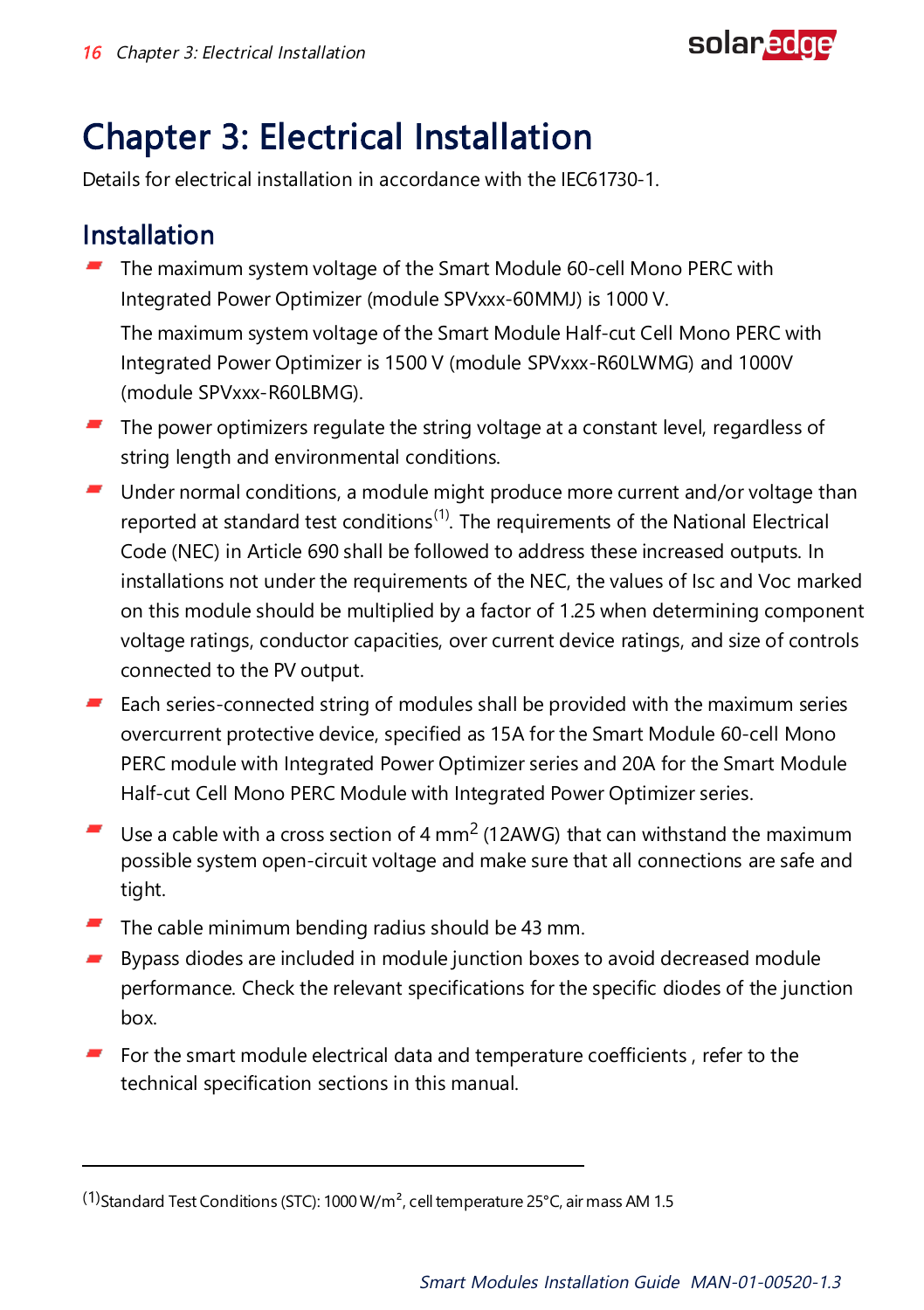

### **Grounding**



Figure 10: Grounding the aluminum frame with a copper wire

- <span id="page-17-0"></span>Use the marked 5.5 mm grounding holes to ground the anodized aluminum frame. Use an M5 nut, an M5 gasket, and an M5 bolt, fastening bolt and a ground wire. All nuts, bolts, and gasket should be made of stainless steel. See [Figure](#page-17-0) <sup>10</sup>.
- Secure the ground wire on fixed end through fastening bolt (note that the copper wire cannot be attached directly to the aluminum).
- Insert the bolt through the fixed end and then through the hole in the aluminum frame.
- Add the gasket and nut on the other side of the bolt and tighten to secure all parts. The tightening torque should be  $2.1 \pm 0.1$  N\*m.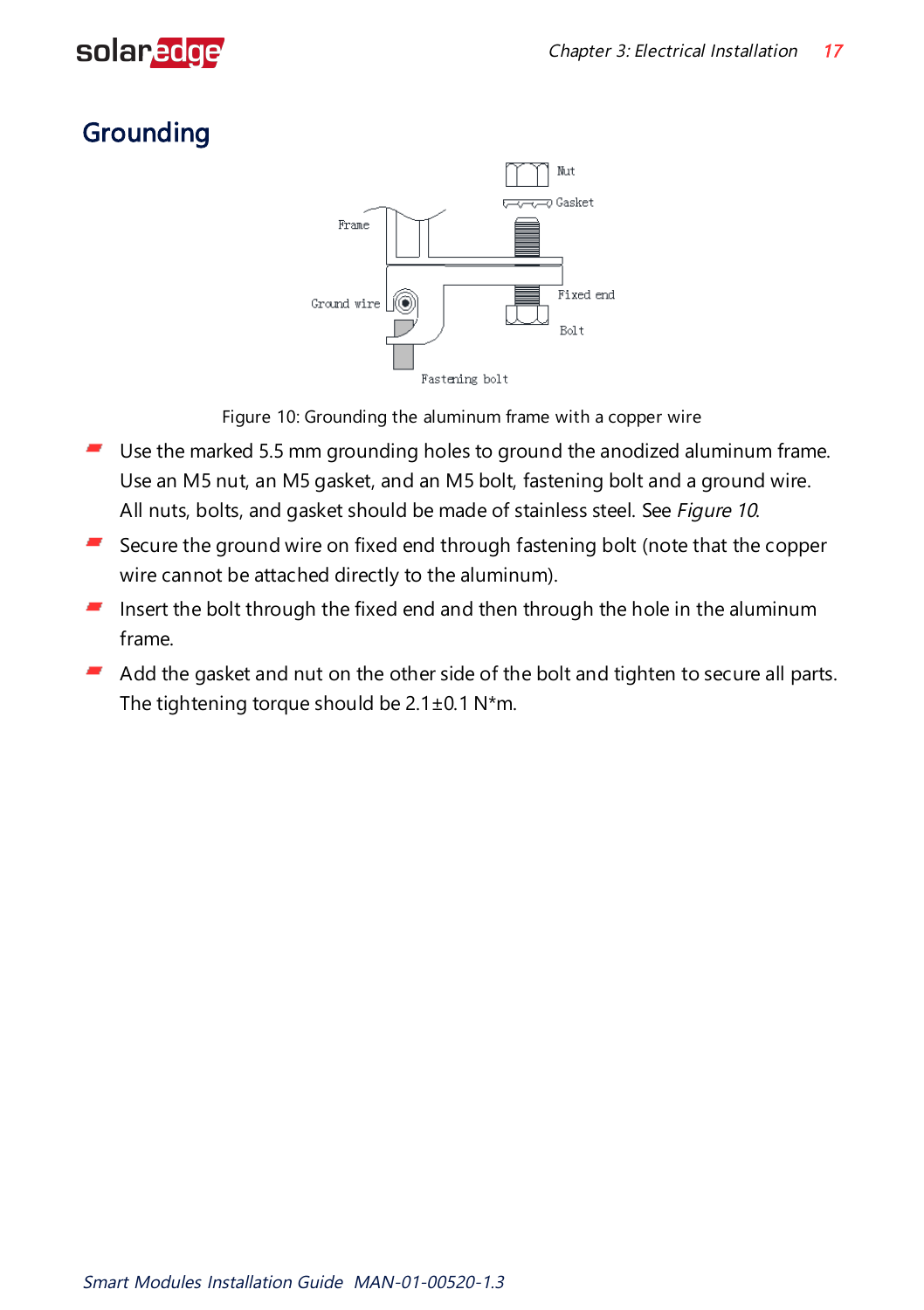

# Chapter 4: Reporting and Monitoring Installation Data

### The Monitoring Platform

The monitoring platform provides enhanced PV performance monitoring and yield assurance through immediate fault detection and alerts at the module, string and system level.

Using the platform, you can:

- View the latest performance of specific components.
- $\blacksquare$  Find under-performing components, such as modules, by comparing their performance to that of other components of the same type.
- Pinpoint the location of alerted components using the physical layout.

The monitoring platform enables accessing site information, including up-to-date information viewed in a physical or logical view:

- Logical Layout: Shows a schematic tree-layout of the components in the system, such as: inverters, strings, modules, meters and sensors, as well as their electrical connectivity. This view enables you to see which modules are connected in each string, which strings are connected to each inverter, and so on.
- **Physical Layout:** Provides a bird's eye view of the actual placement of modules in the site, and allows pinpoint issues to the exact location of each module on a virtual site map.

If you do not report the mapping of the installed power optimizers, the monitoring platform will show the logical layout indicating which power optimizers are connected to which inverter, but will not show strings or the physical location of power optimizers.

The monitoring platform includes a built-in help system, that guides you through the monitoring functionality.

For more information, refer to [https://www.solaredge.com/products/pv](https://www.solaredge.com/products/pv-monitoring#/)[monitoring#/.](https://www.solaredge.com/products/pv-monitoring#/)

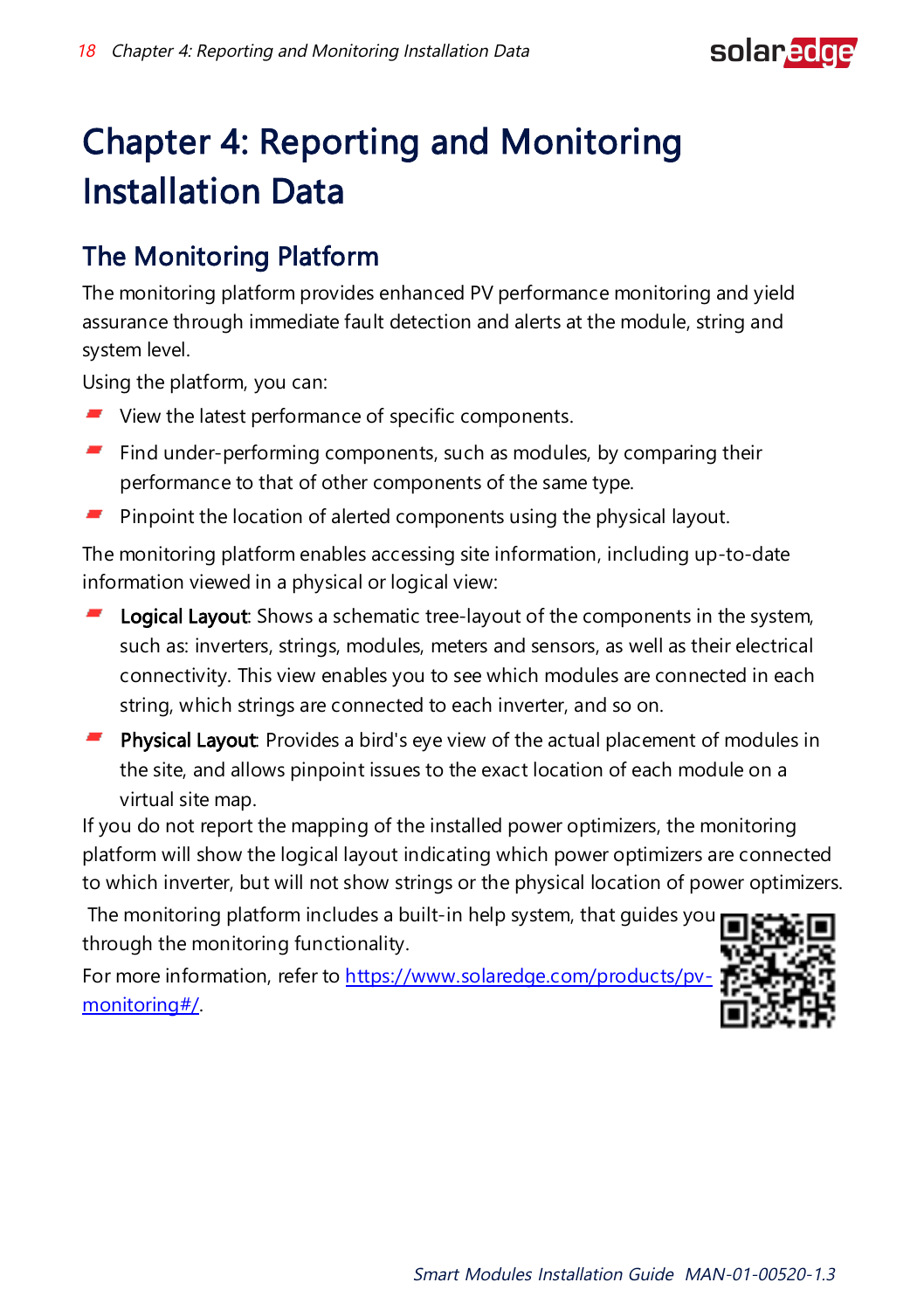

### Installation Information C r e a t i n g L o g ic al a n d P hysical Layout using

To display a logical layout after the inverter was installed, insert the inverter serial number in the new site created in the monitoring platform. When the communication between the inverter and the monitoring server is established, the logical layout is displayed.

To display a physical layout, you need to map the locations of the installed modules or power optimizers. To map the locations, use one of the methods described in the next sections.

#### **Designer**

Designer recommends inverter and power optimizer selection per site size and enables report generation. You can create a project in Designer and export the site design with the string layout to the monitoring platform.

For more information, refer to <https://www.solaredge.com/products/installer-tools/designer#/>.

#### Mapper Application

Use the Mapper smart phone application to create a virtual map of a PV site for enhanced monitoring and easier maintenance using one of the two scanning options:

- Scan the smart module's 2D bar-code located on the front of the module
- $\blacksquare$  Scan the power optimizer 2D bar-code

The Mapper application is integrated with the monitoring platform and enables:

- Simple on-site registration of new systems.
- **E** Creating, editing and verifying system physical layout.
- Scanning and assigning the module and power optimizer serial numbers in the ₩. system physical layout.

For detailed information, refer to the Mapper demo movies:

Scanning a smart panel using the [SolarEdge](https://www.youtube.com/watch?v=LPOKxc68hBE)) Mapper App

Upon scanning the smart module or the power optimizer, the Mapper activates a dedicated mapping process to ensure that the power optimizer inputs are assigned to their module(s). You can approve each input assignment separately.



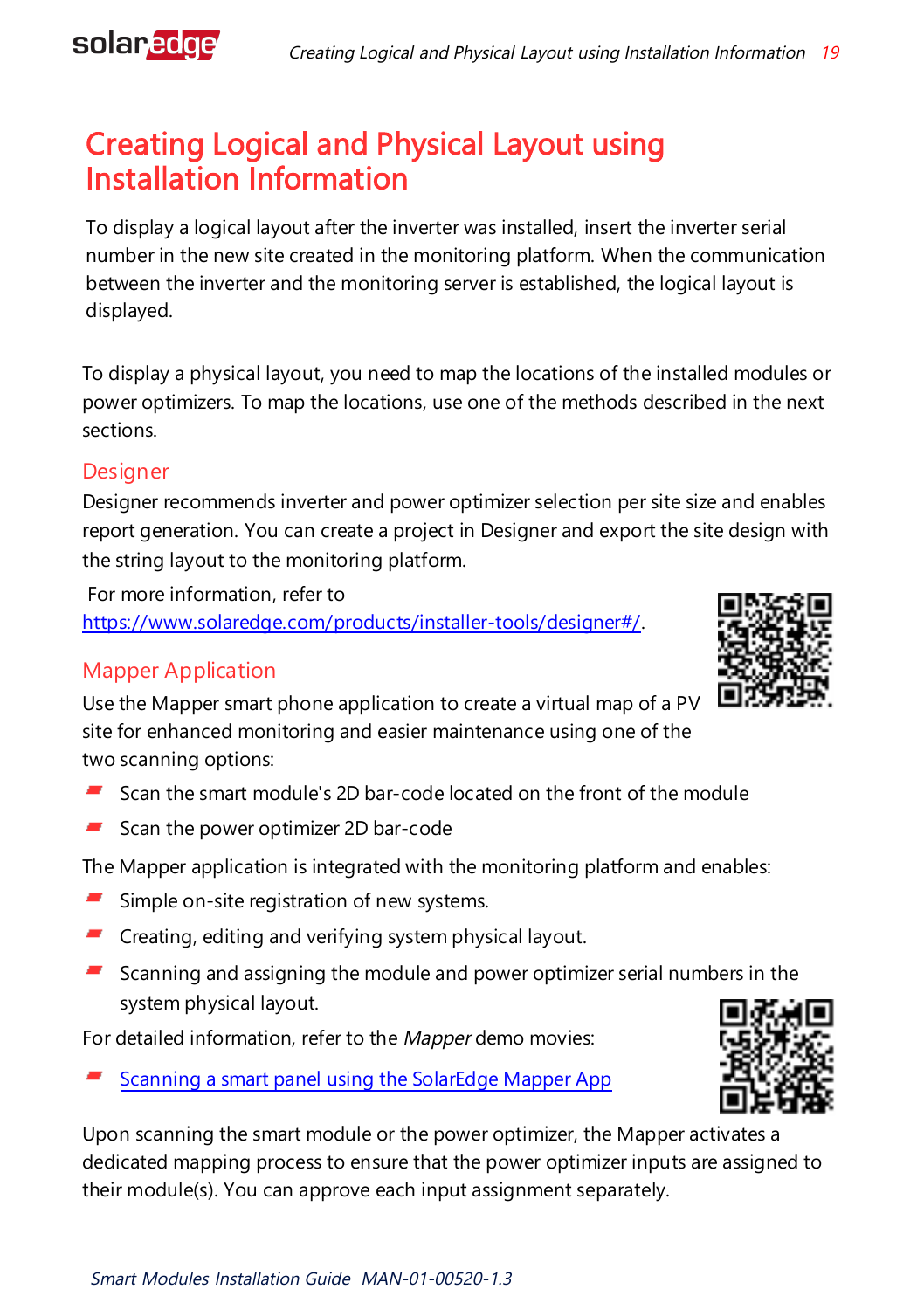#### Physical Layout Editor

If you are a registered installer, access the monitoring platform site creation page at https://monitoring.solaredge.com/solaredgeweb/p/home#createSites

If you have not yet signed up, go to <https://monitoring.solaredge.com/solaredgeweb/p/createSelfNewInstaller>

2. Fill out all required information in the screen, which includes information about your installation, as well as details about its logical and physical mapping. Fill out the Physical Layout Template (downloadable from the SolarEdge website <http://www.solaredge.com/files/pdfs/physical-layouttemplate.pdf>) using the detachable 2D barcode stickers on each power optimizer.

Once the form is completed, use the Mapper to scan the 2D codes and create the map in the monitoring platform. Optionally, you can send the sticker sheet to SolarEdge Support for physical layout creation.





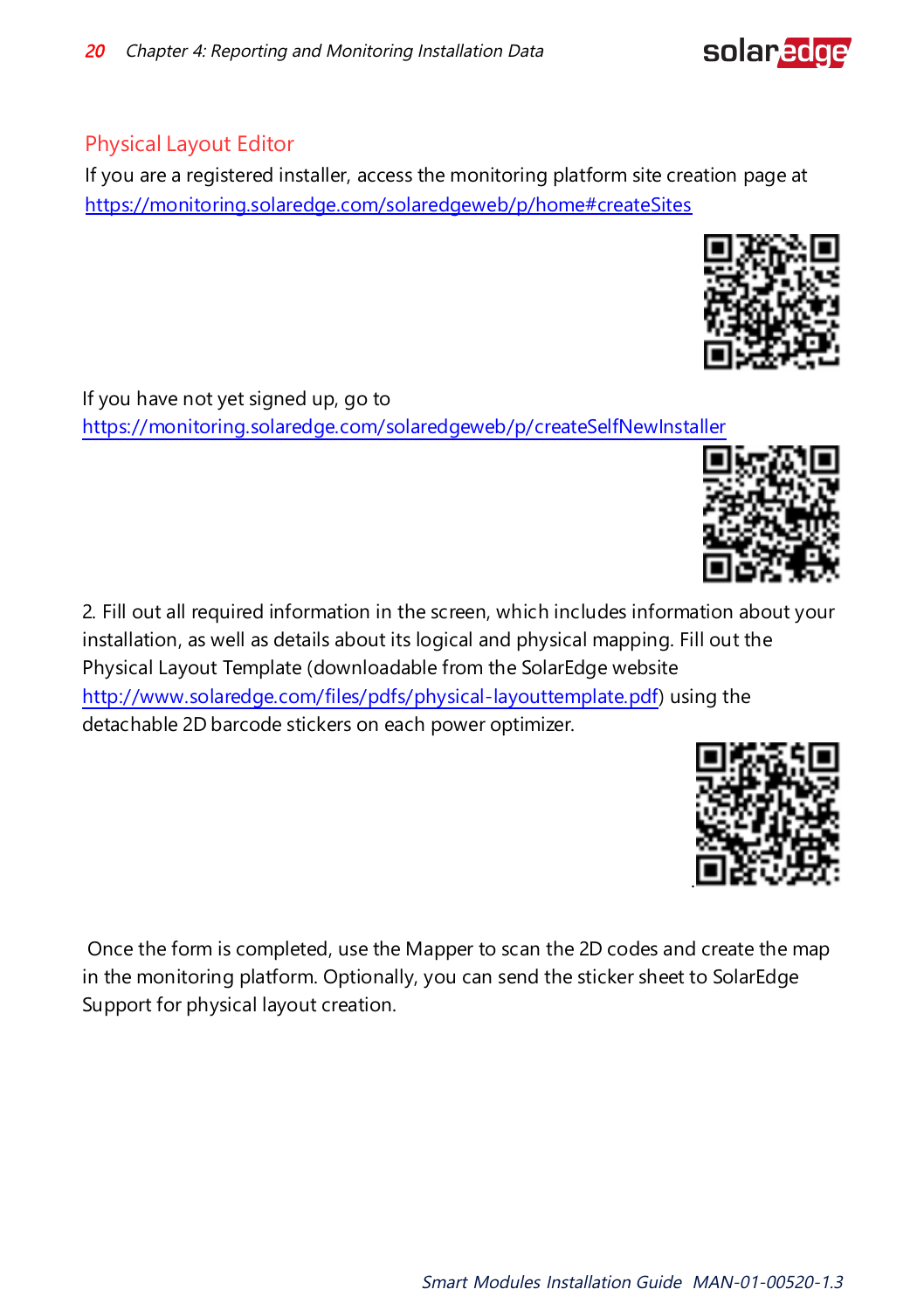# <span id="page-21-0"></span>solaredge

# Chapter 5: Maintenance and Disposal

- Regularly carry out a visual inspection for dirt, dust, bird dropping, leaves, and other detritus covering the modules.
- If there is a build-up of dirt or dust on the module surface, wash the module with clean non-heated water and a gentle implement (a sponge for example). Never use chemicals on the surface of the module.
- $\blacksquare$  If there is snow, use a soft-bristled brush to clean the surface of the modules.
- $\blacksquare$  Regular electrical and mechanical inspection by a licensed professional will keep the system safe and operating at optimal efficiency.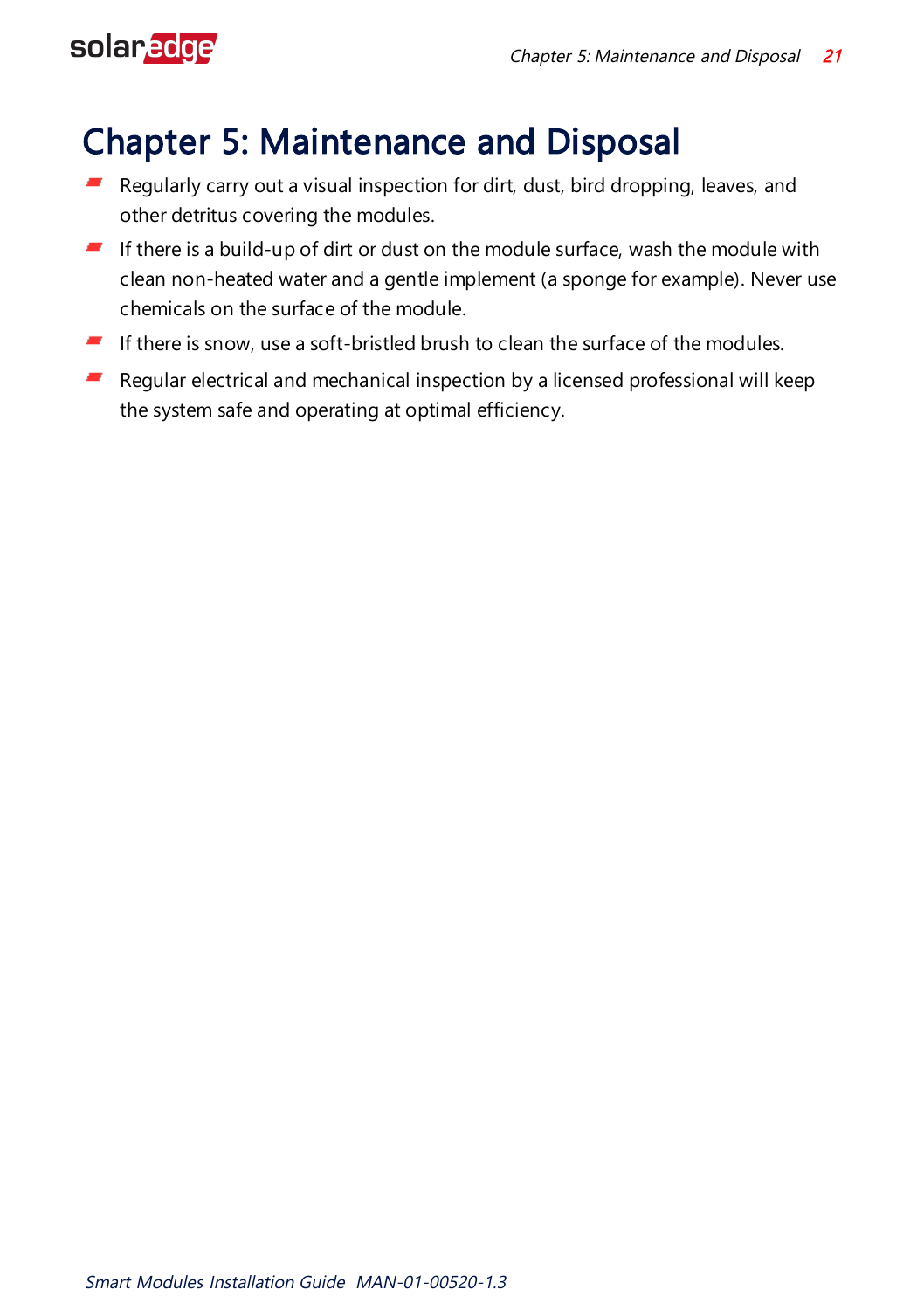

# <span id="page-22-0"></span>Support Contact Information

If you have technical problems concerning SolarEdge products, please contact us:



#### https://www.solaredge.com/service/support

Before contact, make sure to have the following information at hand:

- Model and serial number of the product in question. -
- ₩. The error indicated on the product SetApp mobile application LCD screen or on the monitoring platform or by the LEDs, if there is such an indication.
- $\blacksquare$  System configuration information, including the type and number of modules connected and the number and length of strings.
- The communication method to the SolarEdge server, if the site is connected.
- The product's software version as it appears in the ID status screen. .